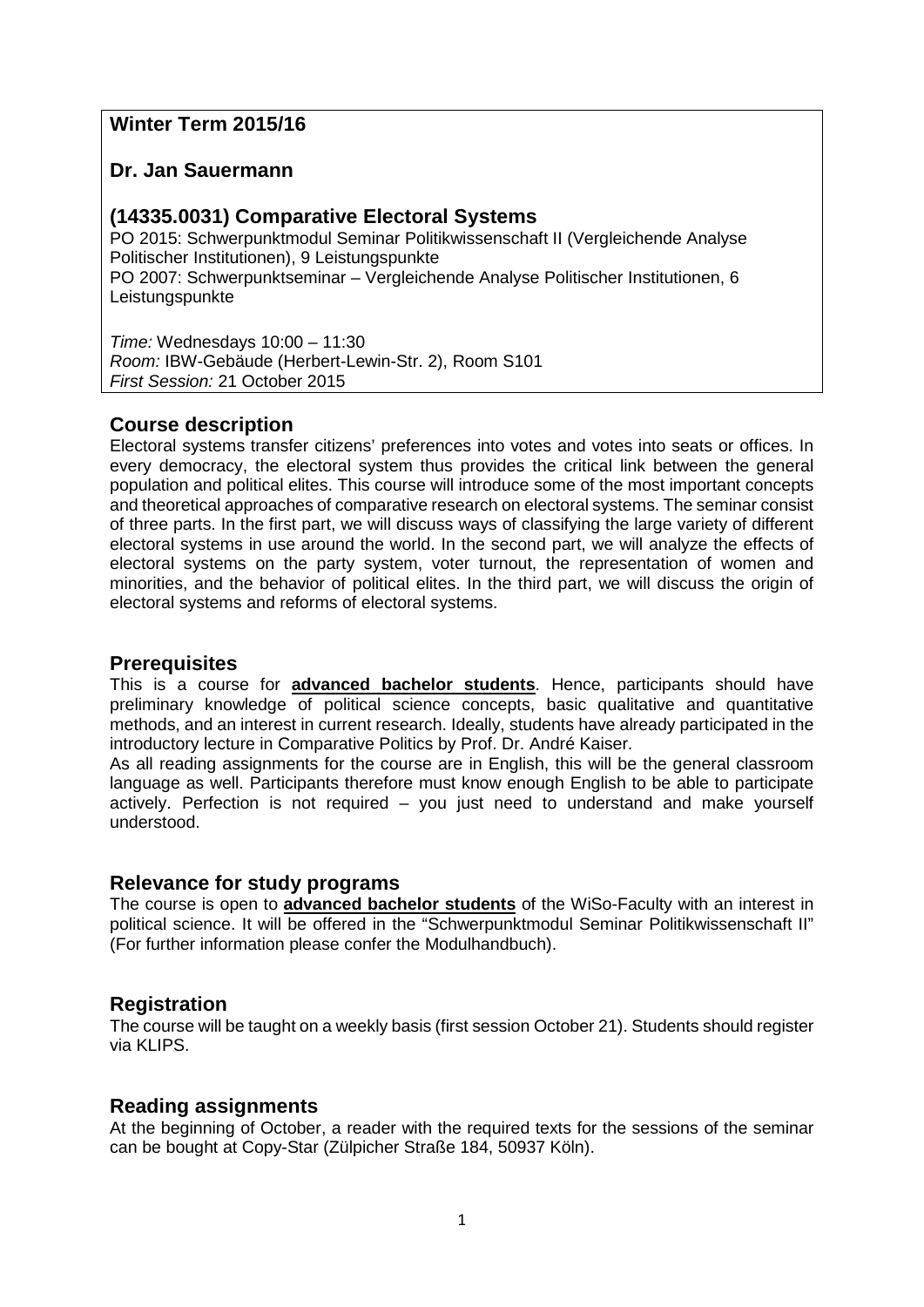## **Working requirements and assessment method**

All participants are expected to:

- **EXEC** attend the seminar on a regular basis
- complete assigned readings according to schedule
- actively contribute to class discussions
- give a 10 to 15 minutes presentation in the seminar
- write a research paper of 12-15 pages in English
	- o PO 2015: about 4.500 words
	- $\circ$  PO 2007: about 3.500 words

### **Submission of the research paper**

Please hand in two versions of your research paper:

- **Electronic version**  (pdf- or Word file) via email to [jan.sauermann@uni-koeln.de](mailto:jan.sauermann@uni-koeln.de) **Deadline: 21 March 2016, 10:00am**
- **Paper version**

You can hand in the paper version personally at the secretary of the Cologne Center for Comparative Politics (*IBW Gebäude, Herbert-Lewin-Str. 2, 1st floor, Room 1.09*) or send it by mail to:

Jan Sauermann, Universität zu Köln, Cologne Center for Comparative Politics, Postfach 411020, 50870 Köln

**The paper version must contain the following signed statement:** 

[http://www.cccp.uni-koeln.de/fileadmin/wiso\\_fak/cccp/Lehre/ErklaerungzuArbeiten.pdf](http://www.cccp.uni-koeln.de/fileadmin/wiso_fak/cccp/Lehre/ErklaerungzuArbeiten.pdf)

## **Teilnahme- und Prüfungsbedingungen**

- Regelmäßige Teilnahme an den Seminarsitzungen
- Gründliche Vorbereitung der angegebenen Grundlagenliteratur
- Aktive Beteiligung an den Diskussionen im Seminar
- Referat (10-15 Minuten)
- **Hausarbeit von 12-15 Seiten in Englisch** 
	- o PO 2015: ca. 4.500 Wörter
	- o PO 2007: ca. 3.500 Wörter

### **Abgabe der Hausarbeit**

### **Bitte reichen Sie zwei Versionen Ihrer Hausarbeit ein:**

- **Elektronische Version** (pdf- oder Word-Dokument) per Email an [jan.sauermann@uni-koeln.de](mailto:jan.sauermann@uni-koeln.de) **Deadline: 21. März 2016, 10:00 Uhr**
- **Papierversion**

Sie können die ausgedruckte Version Ihrer Hausarbeit entweder persönlich während der Öffnungszeiten im Sekretariat des Cologne Center for Comparative Politics (IBW-Gebäude, Herbert-Lewin-Str.2, 1. Stock, Raum 1.09) abgeben oder per Post an folgende Adresse senden: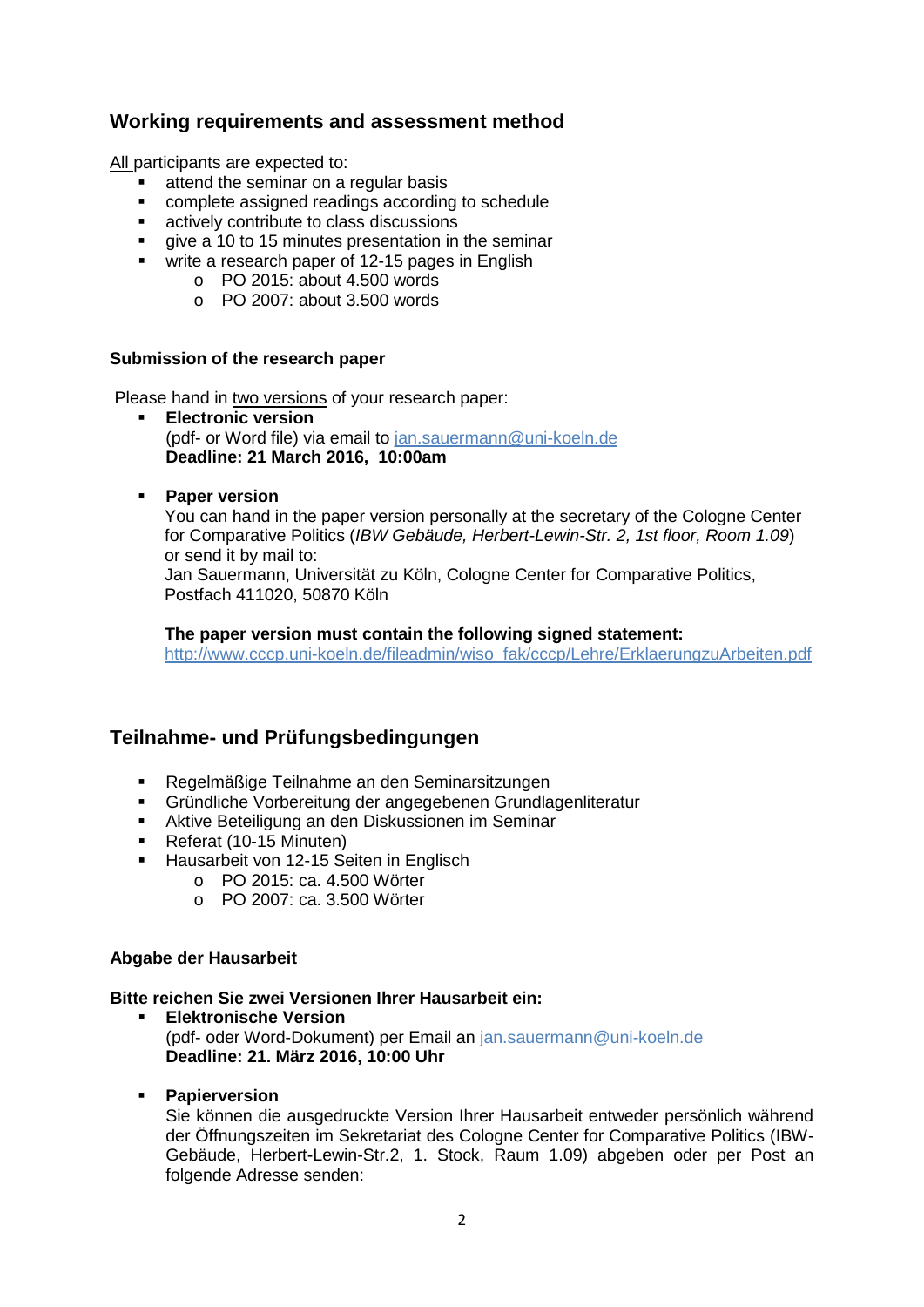Jan Sauermann, Universität zu Köln, Cologne Center for Comparative Politics, Postfach 411020, 50870 Köln

**Die Papierversion muss folgende unterschriebene Erklärung beeinhalten:** [http://www.cccp.uni-koeln.de/fileadmin/wiso\\_fak/cccp/Lehre/ErklaerungzuArbeiten.pdf](http://www.cccp.uni-koeln.de/fileadmin/wiso_fak/cccp/Lehre/ErklaerungzuArbeiten.pdf)

## **General readings:**

- Farrel, David M. 2011. Electoral Systems. A Comparative Introduction (2nd Edition). Basingstoke: Palgrave.
- Cox, Gary W. 1997. Making Votes Count. Strategic Coordination in the World's Electoral Systems. Cambridge: Cambridge University Press.
- Norris, Pippa. 2004. Electoral Engineering. Voting Rules and Political Behavior. Cambridge: Cambridge University Press.
- Moser, Robert G., and Ethan Scheiner. 2012. Electoral Systems and Political Context. How the Effects of Rules Vary Across New and Established Democracies. Cambridge: Cambridge University Press.
- Gallagher, Michael, and Paul Mitchell, eds. 2005. The Politics of Electoral Systems. Oxford: Oxford University Press.

## **Databases:**

- **[The Constituency-Level Elections Archive \(CLEA\)](http://www.electiondataarchive.org/)**
- **[Comparative Study of Electoral Systems \(CSES\)](http://www.cses.org/)**
- **[European Election Database](http://www.nsd.uib.no/european_election_database/index.html)**
- **[Political Data Yearbook](http://www.politicaldatayearbook.com/)**
- **[Inter-Parliamentary Union \(IPU\)](http://www.ipu.org/english/home.htm)**
- **Psephos [Adam Carr's Election Archive](http://psephos.adam-carr.net/)**
- [wahlrecht.de](http://www.wahlrecht.de/)

## **Schedule**

### **1) 21 October 2015 – Introduction**

Required readings:

 Norris, Pippa. 2004. *Electoral Engineering. Voting Rules and Political Behavior*. Cambridge: Cambridge University Press. 3-38.

Optional readings:

 Shugart, Matthew S. 2005. "Comparative Electoral Systems Research: The Maturation of a Field and New Challenges Ahead." In *The Politics of Electoral Systems*, eds. Michael Gallagher and Paul Mitchell. Oxford: Oxford University Press. 25-55.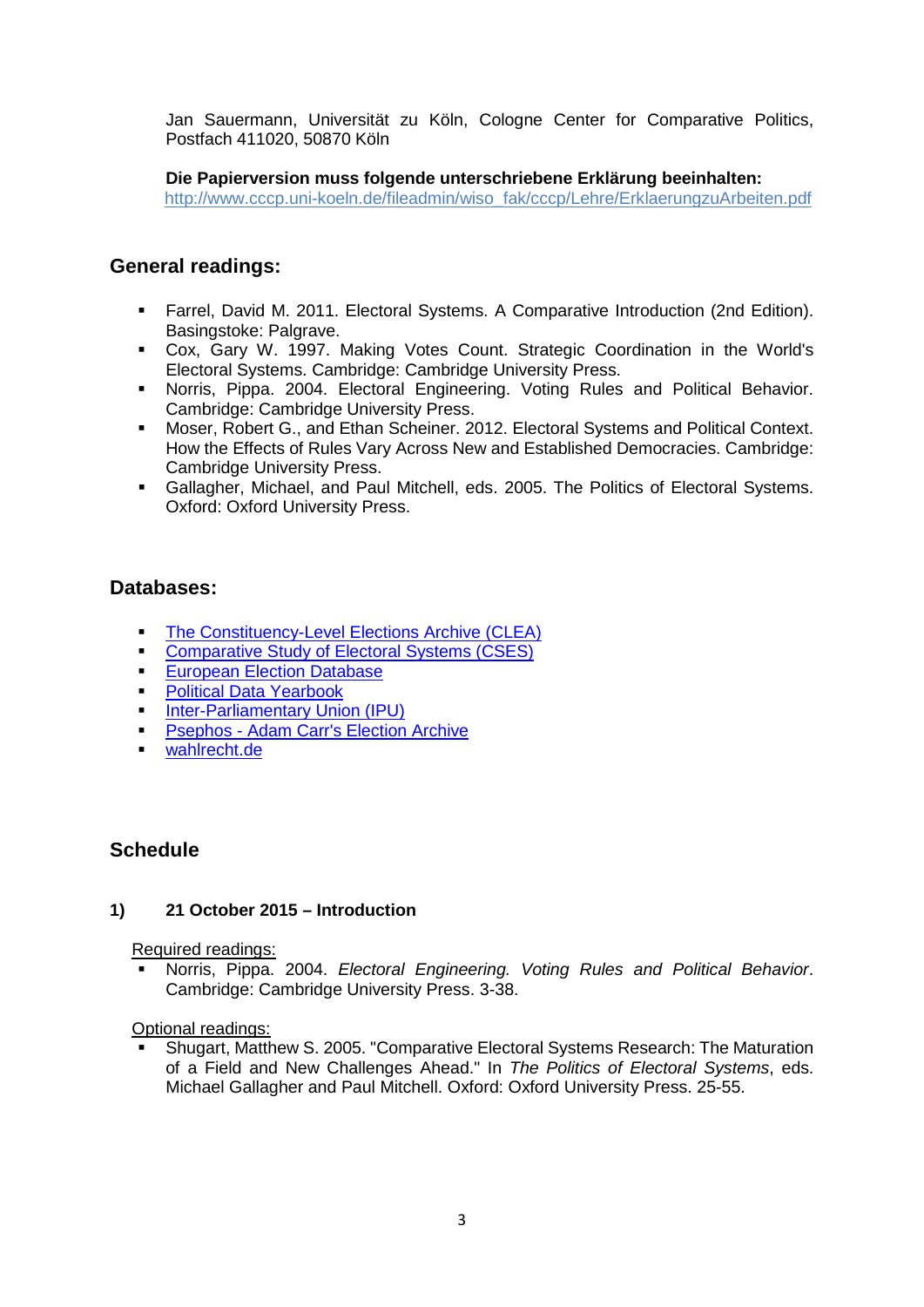### **2) 28 October 2015 – Classifying electoral systems**

Required readings:

- Gallagher, Michael, and Paul Mitchell. 2005. "Introduction to Electoral Systems." In *The Politics of Electoral Systems*, eds. Michael Gallagher and Paul Mitchell. Oxford: Oxford University Press. 4-23.
- Golder, Matt. 2005. "Democratic Electoral Systems around the World, 1946-2000." *Electoral Studies* 24 (1): 103-21.

Optional readings:

 Norris, Pippa. 2004. *Electoral Engineering. Voting Rules and Political Behavior*. Cambridge: Cambridge University Press. 39-65.

### **3) 4 November 2015 – Plurality voting systems**

Required readings:

- Massicotte, Luis. 2005. "Canada: Sticking to First-Past-the-Post, for the Time Being." In *The Politics of Electoral Systems*, eds. Michael Gallagher and Paul Mitchell. Oxford: Oxford University Press. 99-118.
- Mitchell, Paul. 2005. "The United Kingdom: Plurality Rule under Siege." In *The Politics of Electoral Systems*, eds. Michael Gallagher and Paul Mitchell. Oxford: Oxford University Press. 157-84.
- Bowler, Shaun, Todd Donovan, and Jennifer van Heerde. 2005. "The United States of America: Perpetual Campaigning in the Absence of Competition." In *The Politics of Electoral Systems*, eds. Michael Gallagher and Paul Mitchell. Oxford: Oxford University Press. 185-205.

### **4) 11 November 2015 – Majority voting systems**

Required readings:

- Farrel, David M. 2011. *Electoral Systems. A Comparative Introduction (2nd Edition)*. Basingstoke: Palgrave. 44-63.
- Farrel, David M., and Ian McAllister. 2005. "Australia: The Alternative Vote in a Compliant Political Culture." In *The Politics of Electoral Systems*, eds. Michael Gallagher and Paul Mitchell. Oxford: Oxford University Press. 79-97.
- Elgie, Robert. 2005. "France: Stacking the Deck." In *The Politics of Electoral Systems*, eds. Michael Gallagher and Paul Mitchell. Oxford: Oxford University Press. 119-36.

### **5) 18 November 2015 – Proportional representation**

Required readings:

- Farrel, David M. 2011. *Electoral Systems. A Comparative Introduction (2nd Edition)*. Basingstoke: Palgrave. 64-92.
- Hopkin, Jonathan. 2005. "Spain: Proportional Representation with Majoritarian Outcomes." In *The Politics of Electoral Systems*, eds. Michael Gallagher and Paul Mitchell. Oxford: Oxford University Press. 375-94.
- Andeweg, Rudy B. 2005. "The Netherlands: The Sanctity of Proportionality." In *The Politics of Electoral Systems*, eds. Michael Gallagher and Paul Mitchell. Oxford: Oxford University Press. 491-510.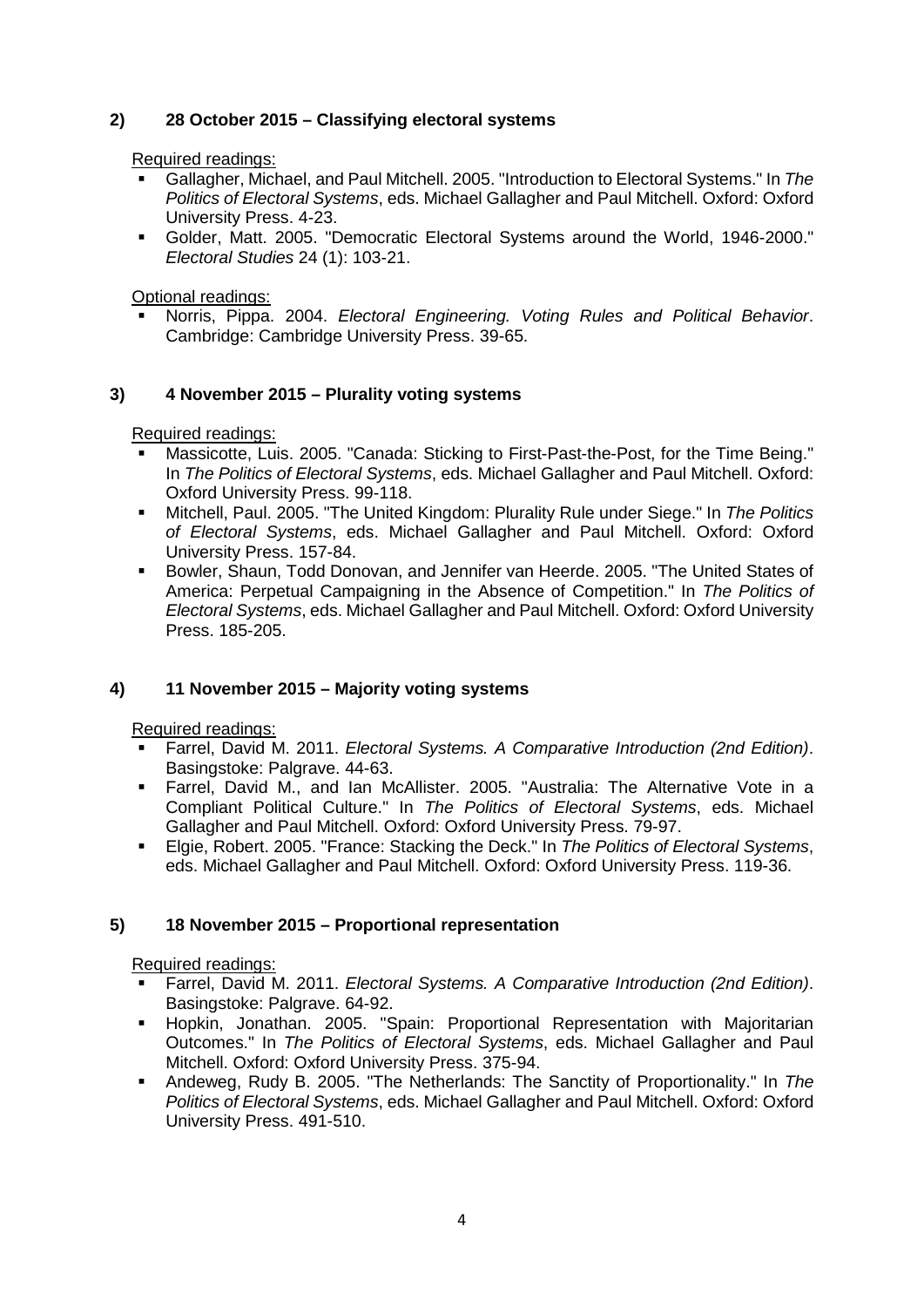### **6) 25 November 2015 – Mixed electoral systems**

Required readings:

- Massicotte, Luis, and André Blais. 1999. "Mixed Electoral Systems: A Conceptual and Empirical Survey." *Electoral Studies* 18 (3): 341-66.
- Saalfeld, Thomas. 2005. "Germany: Stability and Strategy in a Mixed-Member Proportional System." In *The Politics of Electoral Systems*, eds. Michael Gallagher and Paul Mitchell. Oxford: Oxford University Press. 209-29.
- Reed, Steven R. 2005. "Japan: Haltingly Towards a Two-Party System." In *The Politics of Electoral Systems*, eds. Michael Gallagher and Paul Mitchell. Oxford: Oxford University Press. 277-93.

### **7) 2 December 2015 – Measuring fractionalization and proportionality**

Required readings:

- Laakso, Markku, and Rein Taagepera. 1979. ""Effective" Number of Parties. A Measure with Applications to West Europe." *Comparative Political Studies* 12 (1): 3-27.
- Gallagher, Michael. 1991. "Proportionality, Disproportionality and Electoral Systems." *Electoral Studies* 10 (1): 33-51.

### **8) 9 December 2015 – The influence of the electoral system on the party system: Duverger's Law**

Required readings:

- Riker, William H. 1982. "The Two-Party System and Duverger's Law: An Essay on the History of Political Science." *American Political Science Review* 76 (4): 753-66.
- Cox, Gary W. 1999. "Electoral Rules and Electoral Coordination." *Annual Review of Political Science* 2: 145-61.

### **9) 16 December 2015 – The influence of the party system on the electoral system.**

Required readings:

- Lipset, Seymour Martin, and Stein Rokkan. 1967. "Cleavage Structures, Party Systems, and Voter Alignments: An Introduction." In *Party Systems and Voter Alignments*, eds. Seymour Martin Lipset and Stein Rokkan. New York: The Free Press. 1-64.
- Colomer, Josep M. 2005. "It's Parties That Choose Electoral Systems (or, Duverger's Laws Upside Down)." *Political Studies* 53 (1): 1-21.

### **10) 13 January 2016 – Duverger's Law revisited**

Required readings:

- Amorim Neto, Octavio, and Gary W. Cox. 1997. "Electoral Institutions, Cleavage Structures, and the Number of Parties." *American Journal of Political Science* 41 (1): 149-74.
- Clark, William Roberts. 2006. "Rehabilitating Duverger's Theory. Testing the Mechanical and Strategic Modifying Effects of Electoral Laws." *Comparative Political Studies* 39 (6): 679-708.